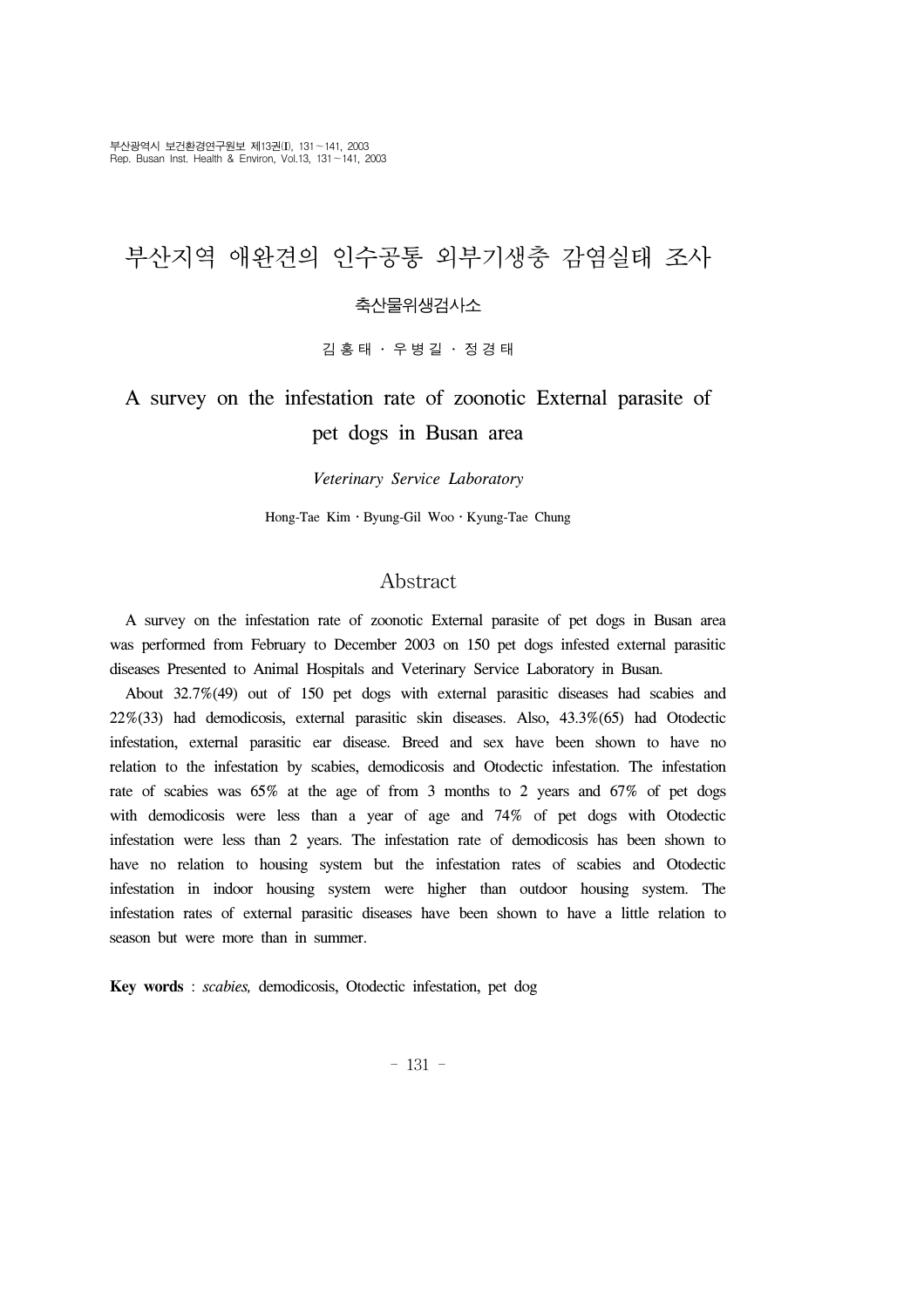# Ⅰ. 서 론

 오늘날 우리 사회는 고도의 경제 성장 에 따른 핵가족화 시대를 맞이하면서 최 근 들어 각 가정마다 반려동물로서 애완 견들을 사육하는 경우가 증가 추세에 있 다. 그에 따라, 애완견들과 접촉하는 사람 의 수가 증가하고 애완견들 간에도 접촉 할 수 있는 기회가 증가하면서 사람과 동 물간에 전파될 수 있는 질병 즉, 인수공통 전염병(zoonosis)과 동물간에 전파될 수 있 는 질병 또한 증가할 우려가 높다.

 지금까지의 연구보고에 의하면 개에게서 흔히 발병하는 외부기생충(external parasite) 성 질병에는 개 개선충증(canine scabies), 개 모낭충증(canine demodicosis), 이 개선충 감염증(otodectic infestation), 이 감염증 (pediculosis), 벼룩 감염증(flea infestation), 개 cheyletiella증(cheyletiellosis)이 있다 1,2,3,4,15,18,21,25). 이 중 현재까지 사람에게도 전염될 수 있는 인수공통전염병으로 알려 진 것은 개 개선충증(개 옴)이 있다<sup>1,18,25)</sup>.

 사람에서 발병하는 개선충성 질병으로 는 청결한 환경에서도 발생하는 옴, 나환 자의 손, 발, 귀, 두피 등에서 건선양 병변 이 특징적인 가피성 옴(crusted scabies)인 노르웨이 옴(Norwegian scabies), 보통 옴의 임상적 변형으로 나타나 소양증이 심한 적갈색의 결절이 생기는 결절옴(nodular Scabies), 옴 환자가 적절한 치료를 받지 않고 장기간 부신 피질호르몬제를 복용하 거나 국소 도포하게 되면 소양증은 완화 되지만 옴 진드기의 수는 증가하여 주위 사람에게 계속 옴 진드기를 전파시키는 잠행옴(scabies incognito), 영아나 유아의 옴, 노인의 옴, AIDS 환자의 옴이 있다. 또한, 개 개선충에 감염된 개와 접촉한 사 람의 팔, 흉부, 복부, 대퇴 내측부에 잠복 기가 짧아 3∼4일 또는 빠른 경우 수 시 간 내에 소양성 구진 또는 중심부위에 수 포를 동반하는 구진을 보이는 개옴(canine scabies)이 있다<sup>11)</sup>. 따라서, 이러한 개 개선 충증은 인수공통전염병으로 간주된다.

 개 모낭충증은 건강한 개에서도 극소수 가 정상적으로 기생하는 Demodex folliculorum var canis라는 모낭 진드기가 모낭 및 피지선 내에 기생하면서 탈모와 발적을 일으키고 이차적인 세균감염에 기 인하여 화농성 모낭염을 일으키는 염증성 기생충 질병이다21,25). 이러한 병은 개에서 유전적인 소인과 함께 어미로부터 피부 접촉을 통해 감염되거나 면역부전 즉, 항 림프구 혈청을 주사하는 경우 100% 발증 하고 또한 스테로이드나 기타 면역억제 능력을 가진 약물을 장기간 투여하는 경 우에도 유발된다25). 아직까지 개 모낭충증 이 사람에게 감염된 보고는 없다.

 사람에서 발병하는 모낭충증은 독일 의 사인 Simon(1842)에 의해 안면의 농포에서 처음 발견된 후 Owen(1843)이 모낭진드기 (Demodex folliculorum)로 명명하면서 보고 되었고 모낭에 기생하는 진드기(hair follicle mite)에 의한 피부질환을 총칭한다<sup>11)</sup>. 그 후 개 모낭충(D. canis), 고양이 모낭충

- 132 -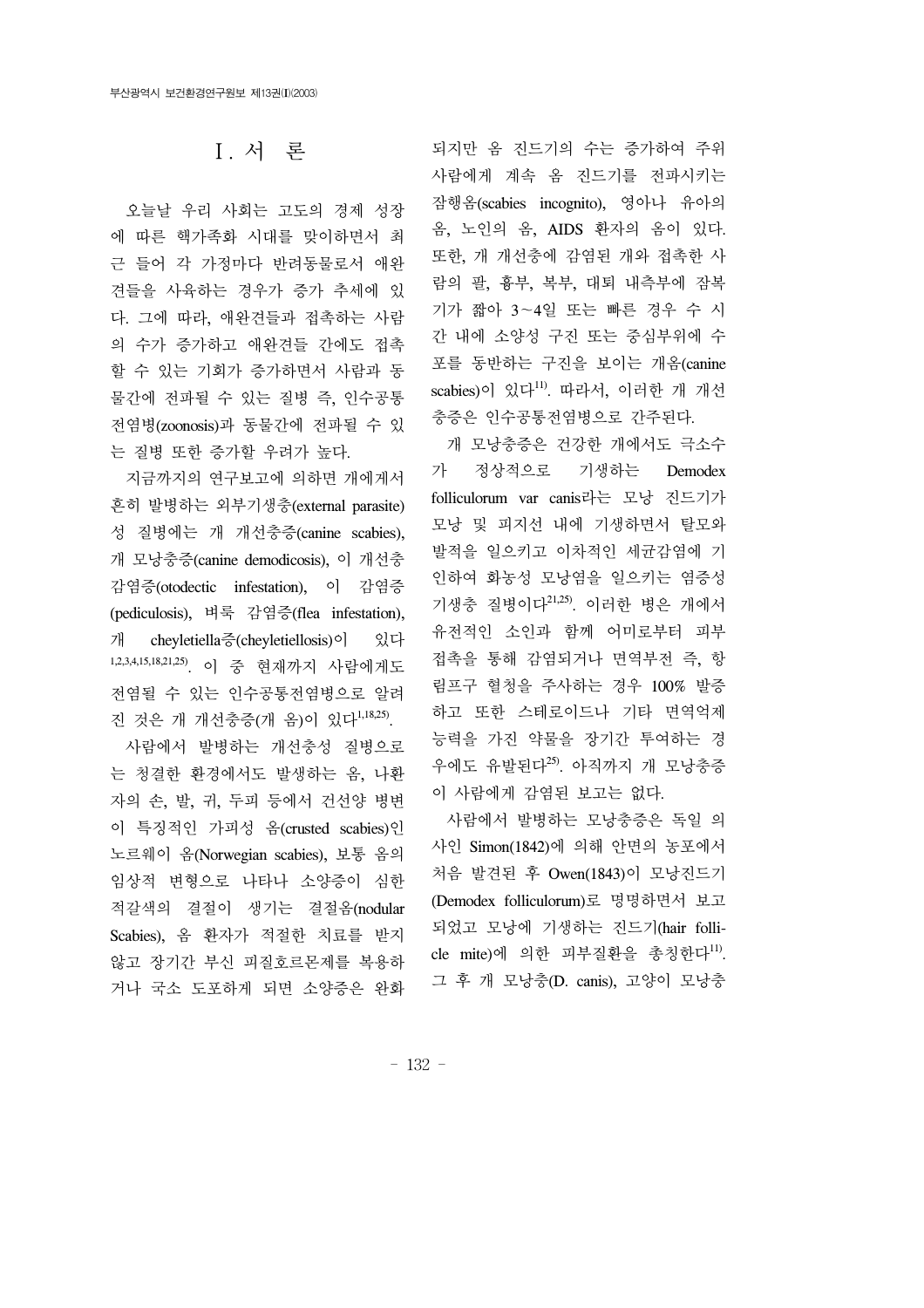(D. cati), 말 모낭충(D. equi), 소 모낭충(D. bovis), 면양 모낭충(D. ovis), 산양 모낭충 (D. caprae), 돼지 모낭충(D. phyloides) 등 현재까지 총 65종이 보고되었다 $^{11,24)}$ .

 사람에서 모낭충증의 임상형은 코 및 코 주위에 홍반성 구진, 침윤성 홍반 또는 농포를 보이는 주사형(rosacea type), 안면 에 염증반응이 심한 홍반성 구진 또는 농 포를 보이는 여드름형(acne type), 주로 여 자에서 볼 수 있는 구순 주위에 침두대 크기의 홍반성 구진을 보이는 구순주위형 (perioral type), 주로 40대 이후의 여자 안 면에 발생하며 소양감 또는 작열감과 함 께 피부의 건조, 발적 및 모공 주위의 인 설을 특징으로 하는 모낭비강진(pityriasis folliculorum)이 있다<sup>11)</sup>. 국내에서는 인체에 서 모낭충의 발생빈도, 분포 및 모낭충증 에 대한 연구보고8,14)는 있으나 개 모낭충 증에 대한 연구보고는 김 등<sup>10)</sup>의 보고가 있을 뿐이다.

 이 개선충증은 주로 외이도에 기생하는 진드기인 Otodectes cynotis에 의해 발생하 는 외이 영역의 염증성 질환이다15,25).

 본 연구에서는 반려동물로서 각 가정마 다 사육증가 추세에 있는 애완견의 외부 기생충 감염 실태를 조사․파악하여 시민 들에게 홍보하고 동물병원의 임상 수의사 들에게는 외부기생충 감염에 따른 기생충 성 질환의 치료 시에 유익한 정보를 제공 하며 아울러, 인수공통외부기생충의 사람 에게로 감염 가능성을 확인하고 이들의 병원성을 조사하여 사람으로의 감염 요인

을 조기에 차단하여 시민 건강 증진에 기 여할 수 있는 방안을 마련하고자 본 조사 를 실시하게 되었다.

## Ⅱ. 재료 및 방법

#### 1. 실험동물 및 실험재료

 2003년 2월부터 12월까지 부산 시내 동 물병원에서 외부기생충성 질환으로 가진 단된 환견 및 축산물위생검사소에 병성감 정 의뢰된 애완견 총 150두를 대상으로 하였다.

#### 2. 재료 채취

 외부기생충 감염으로 발적 또는 농포가 형성된 병변부 주위 털을 먼저 부드럽게 제모한 후 병변의 변연부 피부에 mineral oil을 떨어뜨린 다음 병변부를 손가락으로 짜누르듯이 잡고 날이 둔한 외과용 blade(number 10 blade)나 피부용 currett으 로 모세출혈이 될 때까지 긁어서 약 1g의 조직편을 채취하였다. 아울러, 귀속에 멸 균된 면봉을 넣어 귀지 또는 가피를 묻혀 채취하였다.

#### 3. 충란 및 충체의 검출 방법

 채취한 조직편을 여러 개의 slide glass 위에 펴놓고 10% KOH용액을 떨어뜨려 잘 혼합한 다음 약 10분 정도 방치한 후 cover glass를 덮어 광학 현미경과 실체 현 미경으로 검경하였다.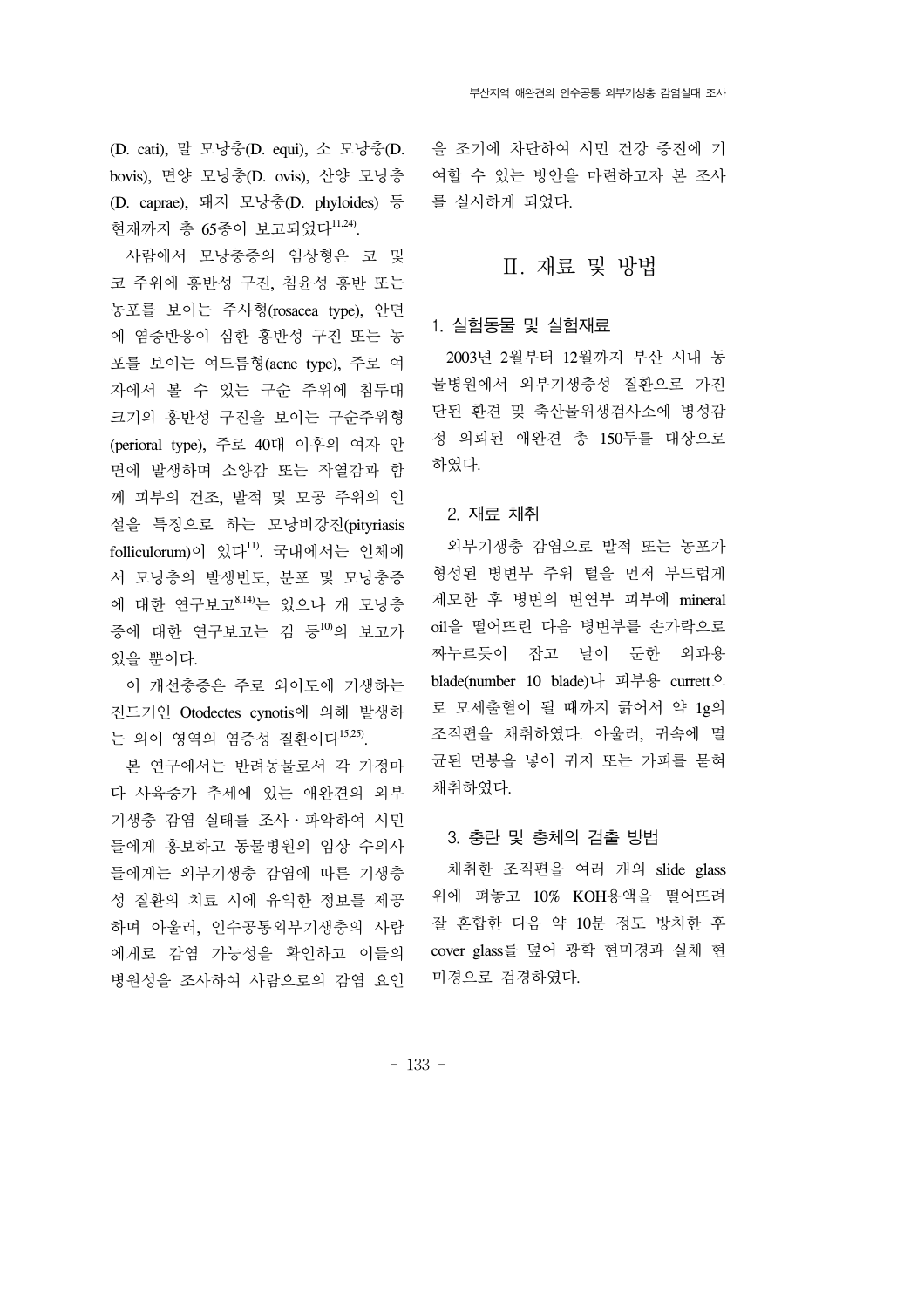### Ⅲ. 결 과

#### 1. 애완견의 외부기생충성 질병 감염율

 본 조사를 하면서 애완견 총 1400두의 각종 질병 이환견 중 외부기생충 감염으 로 진단된 환견의 수는 150두로 약 10.7% 정도로 파악되었고, 이 들은 구체적으로 외부기생충성 피부질병인 개 개선충증에 49두(32.7%), 개 모낭충증에 33두(22%)의 감염분포를 보였으며 또한 외부기생충성 귀질병인 개 이개선충증에 65두(43.3%)의 감염분포를 나타냈다(Table 1).

#### 2. 품 종

 총 19종의 애완견을 대상으로 품종에 따른 외부기생충성 질병들의 감염율을 조 사한 결과 개 개선충증에 감염된 49두 중 Yorkshire Terrier가 10두 20.4%, Maltese가 8두 16.3%, Shih-tzu가 7두 14.3%의 감염율 을 보였고 개 모낭충증에 감염된 33두 중 잡종견이 4두 12.1%, Yorkshire Terrier가 3 두 9.1%의 감염율을 보였으며 또한 개 이 개선충증에 감염된 65두 중 Maltese가 12 두 18.5%, Yorkshire Terrier가 10두 15.4% 의 감염율을 보였다(Table 2).

#### 3. 연 령

 애완견의 연령에 따른 외부기생충성 질 병들의 감염율을 조사한 결과 개 개선충 증에 감염된 49두 중 1.1-2년에서 13두 26.5%, 7개월-1년에서 12두 24.5%의 감염 율을 보였고 개 모낭충증에 감염된 33두 중 7개월-1년에서 9두 27.3%, 3개월 이하 에서 7두 21.2%의 감염율을 보였으며 또 한 개 이개선충증에 감염된 65두 중 7개 월-1년에서 15두 23.1%, 1.1-2년에서 14두 21.5%의 감염율을 보였다(Table 3).

#### 4. 성 별

 애완견의 성별에 따른 외부기생충성 질 병들의 감염율을 조사한 결과 개 개선충 증에 감염된 49두 중 수컷은 25두 51%, 암컷은 24두 49%의 감염율을 보였고 개

| No. of   | No. of canine external parasitic diseases $(10.7)(n=150)$ |               |                       |               |  |  |
|----------|-----------------------------------------------------------|---------------|-----------------------|---------------|--|--|
| canine   | External parasitic                                        |               | External parasitic    | $etc(n=3)$    |  |  |
| patients | skin diseases $(n=82)$                                    |               | ear diseases $(n=65)$ |               |  |  |
|          | No. of canine                                             | No. of canine | No. of canine         | No. of canine |  |  |
|          | scabies                                                   | demodicosis   | otodectic infestation | disease etc   |  |  |
| 1,400    | $49(32.7^{**})$                                           | $33(22^{**})$ | $65(43.3^{**})$       | $3(2^{n})$    |  |  |

Table 1. Rate of patients with external parasitic diseases out of canine patients in Busan area

\*: (No. of external parasitic disease  $\div$  No. of canine patient)  $\times$  100.

\*\*: (No. of disease  $\div$  No. of external parasitic disease)  $\times$  100.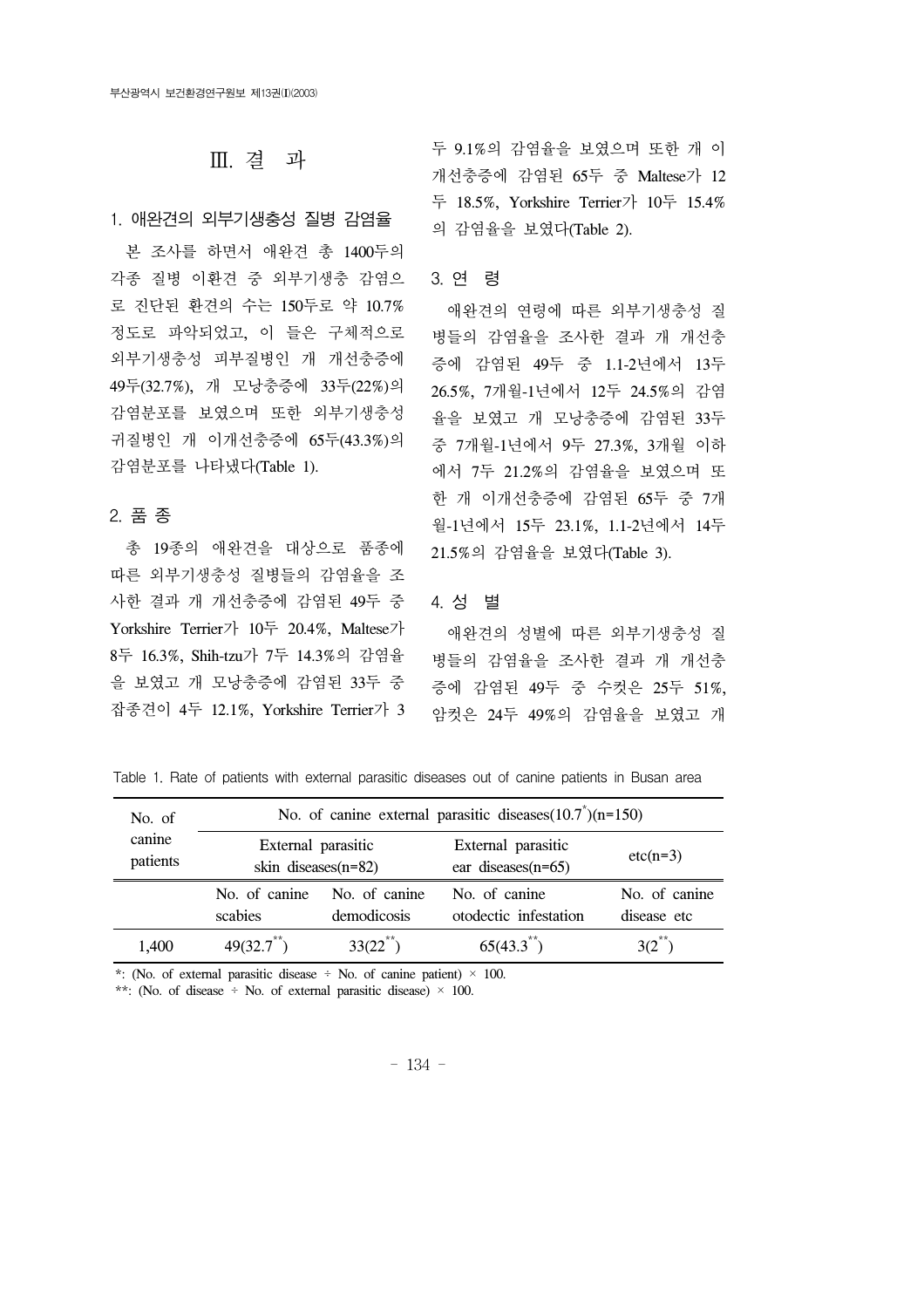| Dog breed          | No. of<br>dogs | No. of<br>scabies $(\%)$ | No. of<br>demodicosis<br>$(\%)^*$ | No. of<br>Otodectic<br>infestation(%) | No. of<br>etc.(%) |
|--------------------|----------------|--------------------------|-----------------------------------|---------------------------------------|-------------------|
| Yorkshire Terrier  | 24             | 10(20.4)                 | 3(9.1)                            | 10(15.4)                              | 1(33.3)           |
| Maltese            | 22             | 8(16.3)                  | 2(6.1)                            | 12(18.5)                              | $\theta$          |
| Shih-tzu           | 19             | 7(14.3)                  | 3(9.1)                            | 8(12.3)                               | 1(33.3)           |
| Spaniel            | 12             | 3(6.1)                   | 2(6.1)                            | 7(10.8)                               | $\theta$          |
| Poodle             | 10             | 3(6.1)                   | 1(3)                              | 6(9.2)                                | 0                 |
| Schnauzer          | 9              | 3(6.1)                   | 1(3)                              | 5(7.7)                                | $\theta$          |
| Pomeranian         | 6              | 2(4.1)                   | 1(3)                              | 3(4.6)                                | $\Omega$          |
| Jindo dog          | 8              | 1(2)                     | 2(6.1)                            | 5(7.7)                                | 0                 |
| To sa              | 5              | 1(2)                     | 3(9.1)                            | 1(1.5)                                | 0                 |
| Pointer            | 2              | $\Omega$                 | 2(6.1)                            | $\Omega$                              | $\Omega$          |
| Miniature Pinscher | 6              | 2(4.1)                   | 2(6.1)                            | 2(3.1)                                | $\theta$          |
| Siberian husky     | 2              | 1(2)                     | $\Omega$                          | 1(1.5)                                | 0                 |
| Dalmatian          | 1              | $\Omega$                 | 1(3)                              | $\theta$                              | 0                 |
| Pekingese          | 1              | 1(2)                     | $\Omega$                          | $\Omega$                              | 0                 |
| Pug                | 1              | 1(2)                     | $\Omega$                          | $\Omega$                              | $\Omega$          |
| Pit bull           | 3              | 1(2)                     | 1(3)                              | 1(1.5)                                | 0                 |
| Dachshund          | 4              | $\theta$                 | 3(9.1)                            | 1(1.5)                                | $\Omega$          |
| Doberman Pinscher  | 2              | $\Omega$                 | 2(6.1)                            | $\mathbf{0}$                          | $\Omega$          |
| Mixed breed dog    | 13             | 5(10.2)                  | 4(12.1)                           | 3(4.6)                                | 1(33.3)           |
| Total              | 150            | 49                       | 33                                | 65                                    | 3                 |

Table 2. Incidence of External Parasites infestation in pet dogs by breed

\*: (No. of external parasite infested dog ÷ No. of total external parasitic disease)  $\times$  100.

Table 3. Incidence of External Parasites infestation in pet dogs by age

| Age               | No. of<br>$\text{dogs}(\%)$ | No. of<br>scabies $(\%)$ | No. of<br>demodicosis(%) | No. of<br>Otodectic<br>infestation(%) | No. of<br>$etc.(%)^{\circ}$ |
|-------------------|-----------------------------|--------------------------|--------------------------|---------------------------------------|-----------------------------|
| Months<br>$0 - 3$ | 19(12.7)                    | 3(6.1)                   | 7(21.2)                  | 9(13.8)                               | $\Omega$                    |
| 3-6 Months        | 24(16)                      | 7(14.3)                  | 6(18.2)                  | 10(15.4)                              | 1(33.3)                     |
| 7-12 Months       | 37(24.7)                    | 12(24.5)                 | 9(27.3)                  | 15(23.1)                              | 1(33.3)                     |
| $1.1-2$ Years     | 31(20.7)                    | 13(26.5)                 | 4(12.1)                  | 14(21.5)                              | 0                           |
| $2.1 - 5$ Years   | 22(14.7)                    | 8(16.3)                  | 4(12.1)                  | 9(13.8)                               | 1(33.3)                     |
| $5.1-10$ Years    | 10(6.7)                     | 3(6.1)                   | 2(6.1)                   | 5(7.7)                                | 0                           |
| over 10 Years     | 7(4.7)                      | 3(6.1)                   | 1(3)                     | 3(4.6)                                | $\Omega$                    |
| Total             | 150                         | 49                       | 33                       | 65                                    | 3                           |

\*: (No. of external parasite infested dog ÷ No. of total external parasitic disease)  $\times$  100.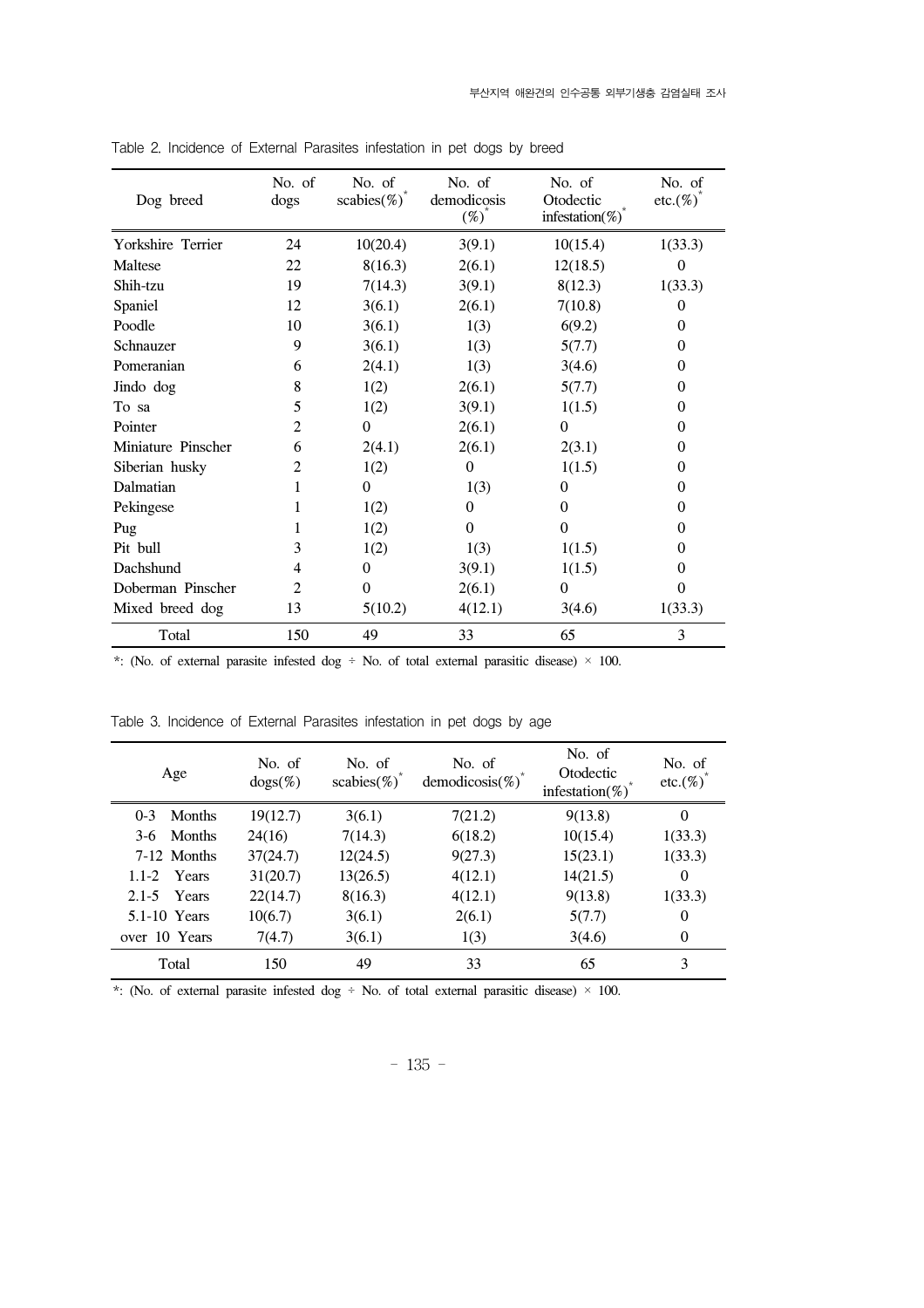| <b>Sex</b> | No. of<br>$\text{dogs}(\%)$ | No. of<br>scabies(%) <sup>*</sup> | No. of<br>demodicosis(%) | No. of<br>Otodectic<br>infestation(%) <sup>*</sup> | No. of<br>etc. $(\%)^*$ |
|------------|-----------------------------|-----------------------------------|--------------------------|----------------------------------------------------|-------------------------|
| Male       | 72(48)                      | 25(51)                            | 15(45.5)                 | 31(47.7)                                           | 1(33.3)                 |
| Female     | 78(52)                      | 24(49)                            | 18(54.5)                 | 34(52.3)                                           | 2(66.7)                 |
| Total      | 150                         | 49                                | 33                       | 65                                                 | 3                       |

Table 4. Distribution of External Parasites infestation in pet dogs by sex

\*: (No. of external parasite infested dog ÷ No. of total external parasitic disease)  $\times$  100.

Table 5. Rate of External Parasites infestation in pet dogs by housing system

| Housing<br>system | No. of<br>$\text{dogs}(\%)$ | No. of<br>scabies(%) <sup>*</sup> | No. of<br>demodicosis(%)* | No. of<br>Otodectic<br>infestation(%) <sup>*</sup> | No. of<br>$etc.(%)^*$ |
|-------------------|-----------------------------|-----------------------------------|---------------------------|----------------------------------------------------|-----------------------|
| Indoor            | 114(76)                     | 39(79.6)                          | 19(57.6)                  | 54(83.1)                                           | 2(66.7)               |
| Outdoor           | 36(24)                      | 10(20.4)                          | 14(42.4)                  | 11(16.9)                                           | 1(33.3)               |
| Total             | 150                         | 49                                | 33                        | 65                                                 |                       |

\*: (No. of external parasite infested dog  $\div$  No. of total external parasitic disease)  $\times$  100.

| Season | No. of<br>$\text{dogs}(\%)$ | No. of<br>scabies(%) | No. of<br>demodicosis(%) | No. of<br>Otodectic<br>infestation(%) | No. of<br>$etc.(%)^*$ |
|--------|-----------------------------|----------------------|--------------------------|---------------------------------------|-----------------------|
| Spring | 41(27.3)                    | 13(26.5)             | 9(27.3)                  | 18(27.7)                              | 1(33.3)               |
| Summer | 53(35.3)                    | 18(36.7)             | 13(39.4)                 | 20(30.8)                              | 2(66.6)               |
| Autumn | 28(18.7)                    | 8(16.3)              | 5(15.2)                  | 15(23.1)                              | $\overline{0}$        |
| Winter | 28(18.7)                    | 10(20.4)             | 6(18.2)                  | 12(18.5)                              | $\overline{0}$        |
| Total  | 150                         | 49                   | 33                       | 65                                    | 3                     |

Table 6. Incidence of External Parasites infestation in pet dogs by season

\*: (No. of external parasite infested dog ÷ No. of total external parasitic disease) × 100.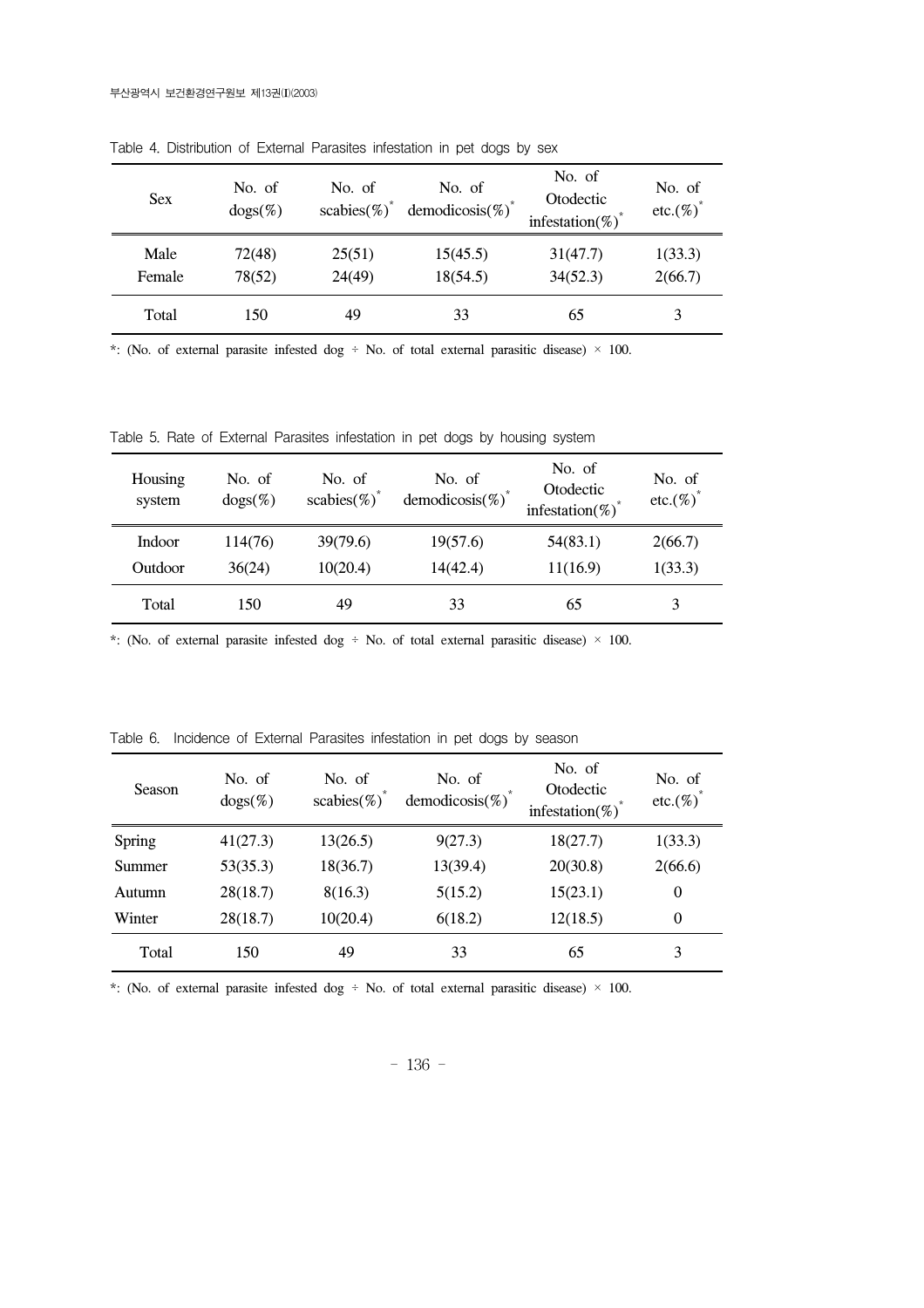모낭충증에 감염된 33두 중 수컷은 15두 45.5%, 암컷은 18두 54.5%의 감염율을 보 였으며 또한 개 이개선충증에 감염된 65 두 중 수컷은 31두 47.7%, 암컷은 34두 52.3%의 감염율을 보였다(Table 4).

#### 5. 사육환경

 애완견의 사육환경에 따른 외부기생충 성 질병들의 감염율을 조사한 결과 개 개 선충증에 감염된 49두 중 실내 사육견은 39두 79.6%, 실외 사육견은 10두 20.4%의 감염율을 보였고 개 모낭충증에 감염된 33두 중 실내 사육견은 19두 57.6%, 실외 사육견은 14두 42.4%의 감염율을 보였으 며 또한 개 이개선충증에 감염된 65두 중 실내 사육견은 54두 83.1%, 실외 사육견 은 11두 16.9%의 감염율을 보였다(Table 5).

#### 6. 계 절

 애완견의 계절에 따른 외부기생충성 질 병들의 감염율을 조사한 결과 개 개선충 증에 감염된 49두 중 봄에 13두 26.5%, 여름에 18두 36.7%, 가을에 8두 16.3%, 겨 울에 10두 20.4%의 감염율을 보였고 개 모낭충증에 감염된 33두 중 봄에 9두 27.3%, 여름에 13두 39.4%, 가을에 5두 15.2%, 겨울에 6두 18.2%의 감염율을 보 였으며 또한 개 이개선충증에 감염된 65 두 중 봄에 18두 27.7%, 여름에 20두 30.8%, 가을에 15두 23.1%, 겨울에 12두 18.5%의 감염율을 보였다(Table 6).

### Ⅳ. 고 찰

 개에서 흔히 발병하는 외부기생충성 질 병에는 개 개선충증, 개 모낭충증, 이 개 선충증, 이 감염증(Pediculosis), 벼룩 감염 증 등이 있고 이 중에서 현재까지의 연구 보고1,18,25)에 의하면 개 개선충증 만이 사 람에게 전파될 수 있는 인수공통전염병으 로 알려져 있는데 이 경우에도 접촉한 사 람의 팔, 흉부 등에 소양감을 동반한 발진 이 생기게 되지만 이러한 개 진드기는 일 시적으로 사람 피부에 침입할 뿐 증식은 하지 않는 것으로 알려져 있다. 따라서, 반려동물로서 각 가정마다 사육증가 추세 에 있는 애완견의 외부기생충 감염 실태 를 조사․파악하기 위하여 본 연구를 실 시하게 되었다.

 애완견 총 1400두의 각종 질병 이환견 중 외부기생충 감염으로 진단된 환견의 수는 150두로 약 10.7%의 외부기생충성 질병 감염율을 나타내었는데, 구체적으로 외부기생충성 피부질병인 개 개선충증에 49두 32.7%, 개 모낭충증에 33두 22%의 감염을 보였으며 또한 외부기생충성 귀질 병인 개 이개선충증에 65두 43.3%의 감염 을 나타냈다. 이러한 결과는 박 등13)이 질 병이 의심되지 않는 일반 애완견에서 발 생율(0.3%), 김 이 피부질환에 이환된 개 중에서 모낭충증 이환견의 감염율 17.9%, 박 등13)이 보고한 개선충증 감염율 39.4% 에 비하여 다소 높은 수치를 보였지만, 이 러한 결과의 차이는 본 조사에서 외부기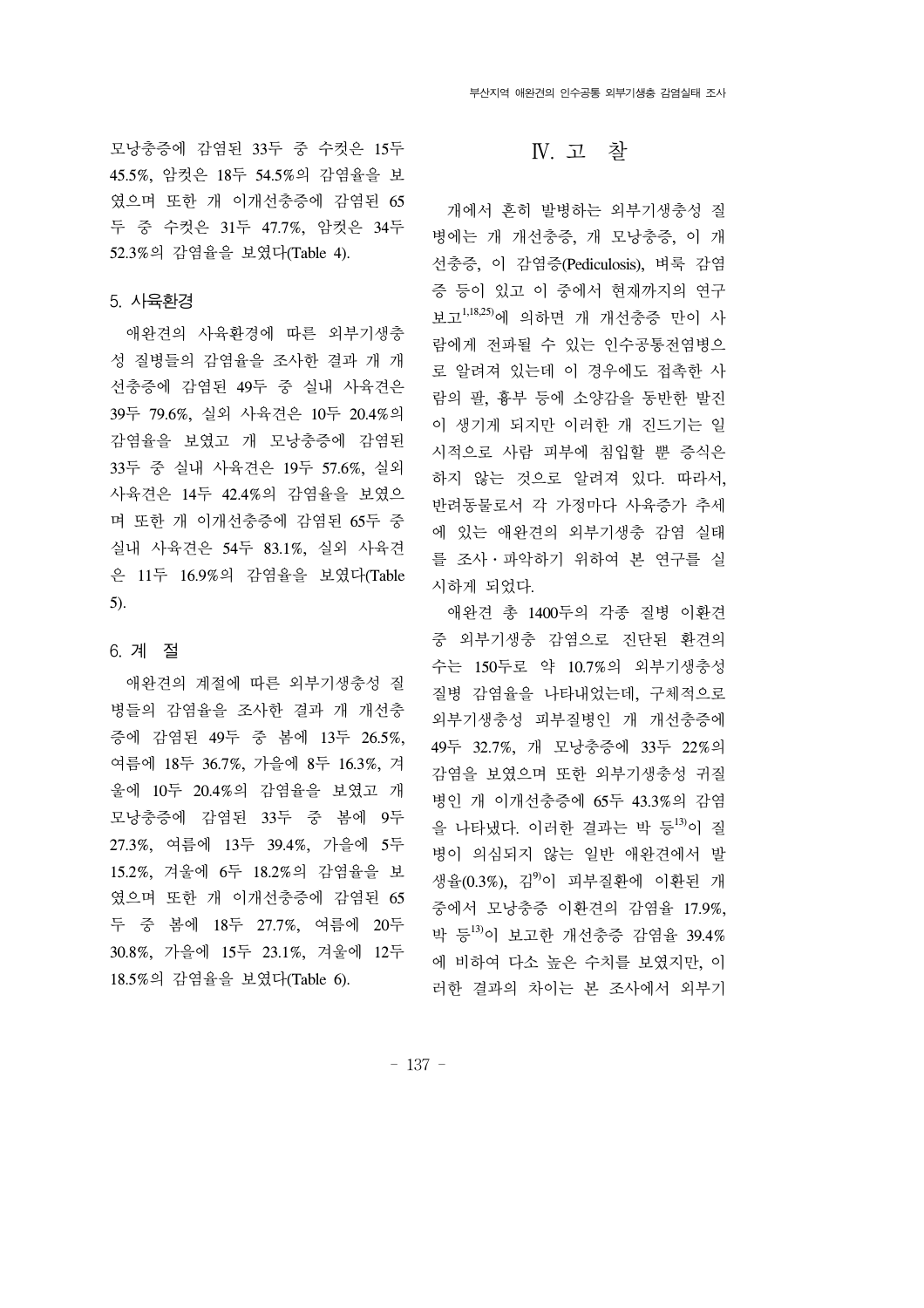때문에 감염율이 높은 것으로 사료된다.

 품종에 따른 외부기생충성 질병들의 감 염율을 조사하기 위하여 총 19종의 애완 견을 대상으로 조사한 결과 외부기생충성 질병 의심 환견을 무작위로 선정했기 때 문에 품종과 각 품종별 시료 환견의 수가 균등하지 못 했지만 결과적으로 개 개선 충증, 개 모낭충증, 개 이개선충증은 품종 에 관계없이 발생할 수 있는 것으로 사료 된다. 이러한 결과는 여러 보고2,4,18)와 일 치하는 것으로 개 모낭충증의 경우는 다 른 보고15,25)에서처럼 Dachshund, Doberman Pinscher 같은 단모종이 장모종에 비하여 감염되기 쉬운 경향을 보였고 순종견의 발생율이 88%로 잡종견의 발생율 12%에 비하여 현저히 높은 경향 역시 김<sup>9)</sup>이 보 고한 결과에서 순종견의 발생율이 75%로 잡종견에 비하여 현저히 높다는 결과와 일치했다.

 연령에 따른 애완견의 외부기생충성 질 병들의 감염율을 조사한 결과 시료 동물의 연령분포가 대표성을 띨 수 없지만 세 질 병 모두 어느 연령 때나 감염될 수 있고 개 개선충증의 경우 3개월령에서 2세(65%), 모낭충증의 경우 1세 이하(67%), 개 이개선 충증의 경우 2세 이하(74%)에서 상당히 높 은 감염율을 보였는데 이는 여러 보고 2,4,15,18,21,25)와 일치하며 개 모낭충증인 경우 김9)이 보고한 결과에서 1세 미만의 발생율 인 63%와 비슷한 경향을 보였다.

생충성 질병 의심 환견을 대상으로 했기 병들의 감염율을 조사한 결과 성별에 따 른 애완견의 외부기생충성 질병들의 감염 율 차이는 없는 것으로 판단되며 여러 보 고들<sup>2,4,18)</sup>과도 일치하였다.

> 사육환경에 따른 애완견의 외부기생충 성 질병들의 감염율을 조사한 결과 개 개 선충증과 개 이개선충증인 경우는 실내 사육견의 감염율이 훨씬 높았지만, 개 모 낭충증인 경우는 실내 사육견과 실외 사 육견 간에 감염율 차이가 별로 나타나지 않았다.

> 계절에 따른 애완견의 외부기생충성 질 병들의 감염율을 조사한 결과 계절에 따 른 애완견의 외부기생충성 질병들의 감염 율 차이는 약간 있는 것으로 판단되나 여 름철에 세 질병 모두 약간 높은 감염율을 나타냈다.

 지금까지 살펴본 개에 흔히 발병하는 외부기생충성 질병 중에서 현재까지의 연 구보고에 의하면 개 개선충증 만이 사람 에게 전파될 수 있는 인수공통전염병으로 알려져 있는데 이 경우에도 접촉한 사람 의 팔, 흉부 등에 소양감을 동반한 발진이 생기게 되지만 이러한 개 진드기는 일시 적으로 사람 피부에 침입할 뿐 증식은 하 지 않는 것으로 알려져 있어 감염원인 애 완견을 치료하거나 애완견과의 접촉 시 주의하게되면 자연적으로 치유될 수 있다 고 사료된다.

 성별에 따른 애완견의 외부기생충성 질 병원에 내원하여 수의사로부터 외부기생 따라서, 애완견을 사육하고자 할 때는 우선적으로 구입하거나 출생 때부터 동물

- 138 -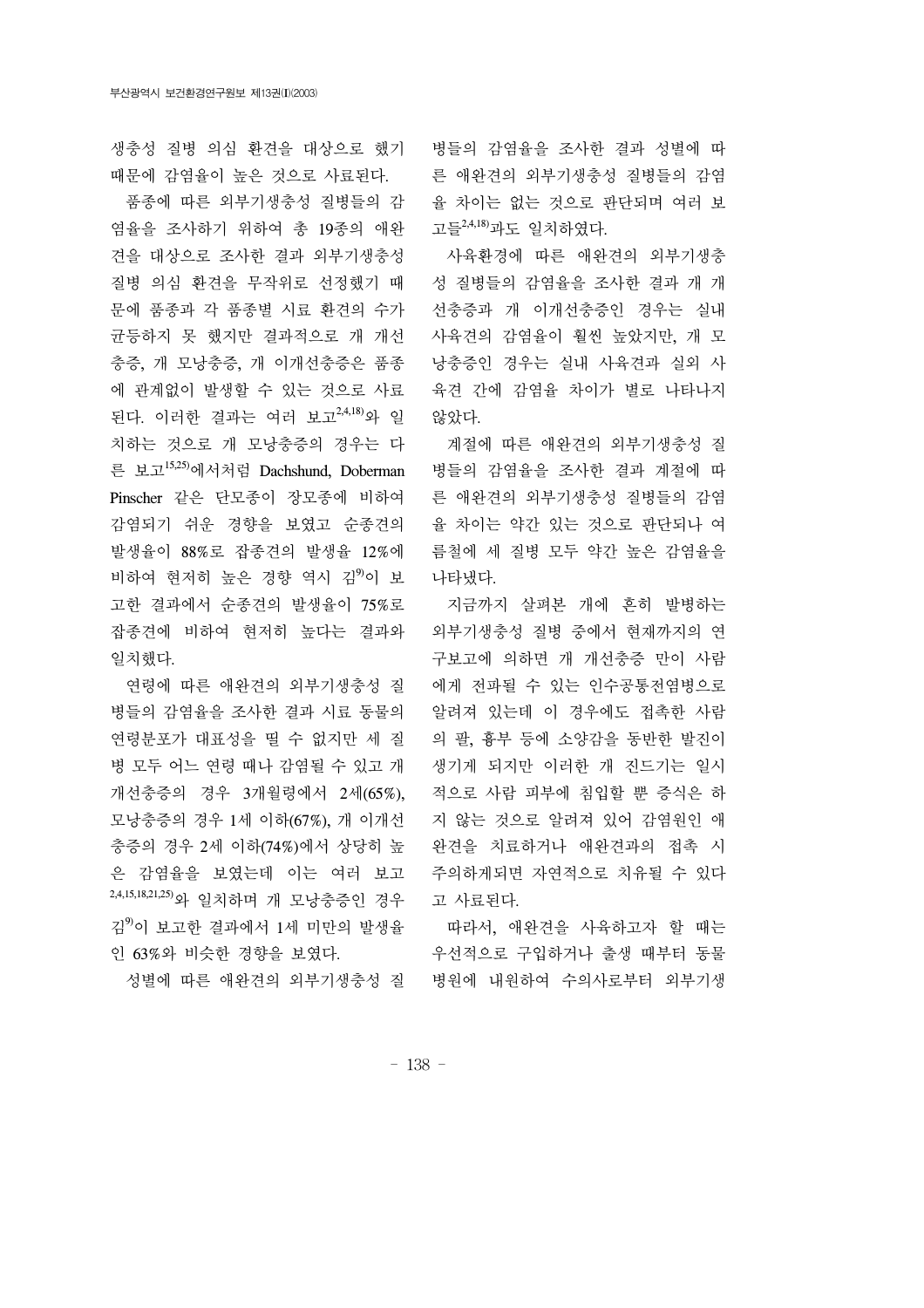충 감염 진단을 받아 건강한 상태나 치료 를 통해 건강한 상태가 확인되면 가정에 서 사육을 시작해야 한다고 사료된다. 또 한, 일단 가정에서 사육 중에는 항상 청결 한 환경에서 사양하되 정기적으로 목욕을 시켜주어야 하고 가급적이면 이웃의 다른 개들과 접촉을 줄여 주고 수의사를 통한 정기적인 건강검진을 받는 것이 예방책이 며, 만약 질병이 의심될 때는 빠른 시간 내에 동물병원에 내원하여 외부기생충에 대한 수의사의 명확한 진단과 함께 철저 히 치료하게 되면 환견을 치료할 수 있다 고 여겨진다.

 애완견을 사육하는 가정의 가족들은 애 완견을 포옹하거나 끌어안을 때에 각별히 주의해야 하며 만지거나 쓰다듬은 후에는 반드시 손을 깨끗이 씻고 항상 목욕을 자 주해서 개인위생 관리를 철저히 하는 것 이 바람직하다고 사료된다.

# Ⅴ. 결 론

 반려동물로서 각 가정마다 사육증가 추 세에 있는 애완견의 외부기생충 감염 실 태를 조사․파악하기 위하여 2003년 2월 부터 12월까지 부산 시내 동물병원에서 외부기생충성 질환으로 가진단된 환축 및 부산 보건환경연구원 축산물위생검사소에 병성감정 의뢰된 애완견 총 150두를 대상 으로 본 연구를 실시하여 다음과 같은 결 과를 얻었다.

#### 1. 애완견의 외부기생충성 질병 감염율

 애완견 총 1400두의 각종 질병 이환견 중 외부기생충 감염은 150두(10.7%)로 나 타났고, 이 들중 피부질병인 개 개선충증 49두(32.7%), 개 모낭충증 33두(22%)의 감 염분포를 보였으며, 귀질병인 개 이개선충 증 65두(43.3%)의 감염분포를 나타내었다.

#### 2. 품 종

 총 19종의 애완견을 대상으로 품종에 따른 외부기생충성 질병들의 감염율을 조 사한 결과 개 개선충증 감염 49두 중 Yorkshire Terrier가 10두(20.4%), Maltese가 8두(16.3%), Shih-tzu가 7두(14.3%)의 감염 율을 보였고, 개 모낭충증 감염 33두 중 잡종견이 4두(12.1%), Yorkshire Terrier가 3 두(9.1%)의 감염율을 보였으며, 개 이개선 충증 감염 65두 중 Maltese가 12두(18.5%), Yorkshire Terrier가 10두(15.4%)의 감염율 을 보였다.

#### 3. 연 령

 애완견의 연령에 따른 외부기생충성 질 병들의 감염율을 조사한 결과 개 개선충 증은 1.1-2년에서 26.5%, 7개월-1년에서 24.5%의 감염율을 보였고 개 모낭충증은 7개월-1년에서 27.3%, 3개월 이하에서 21.2%의 감염율을 보였으며 개 이개선충 증은 7개월-1년에서 23.1%, 1.1-2년에서 21.5%의 감염율을 보였다.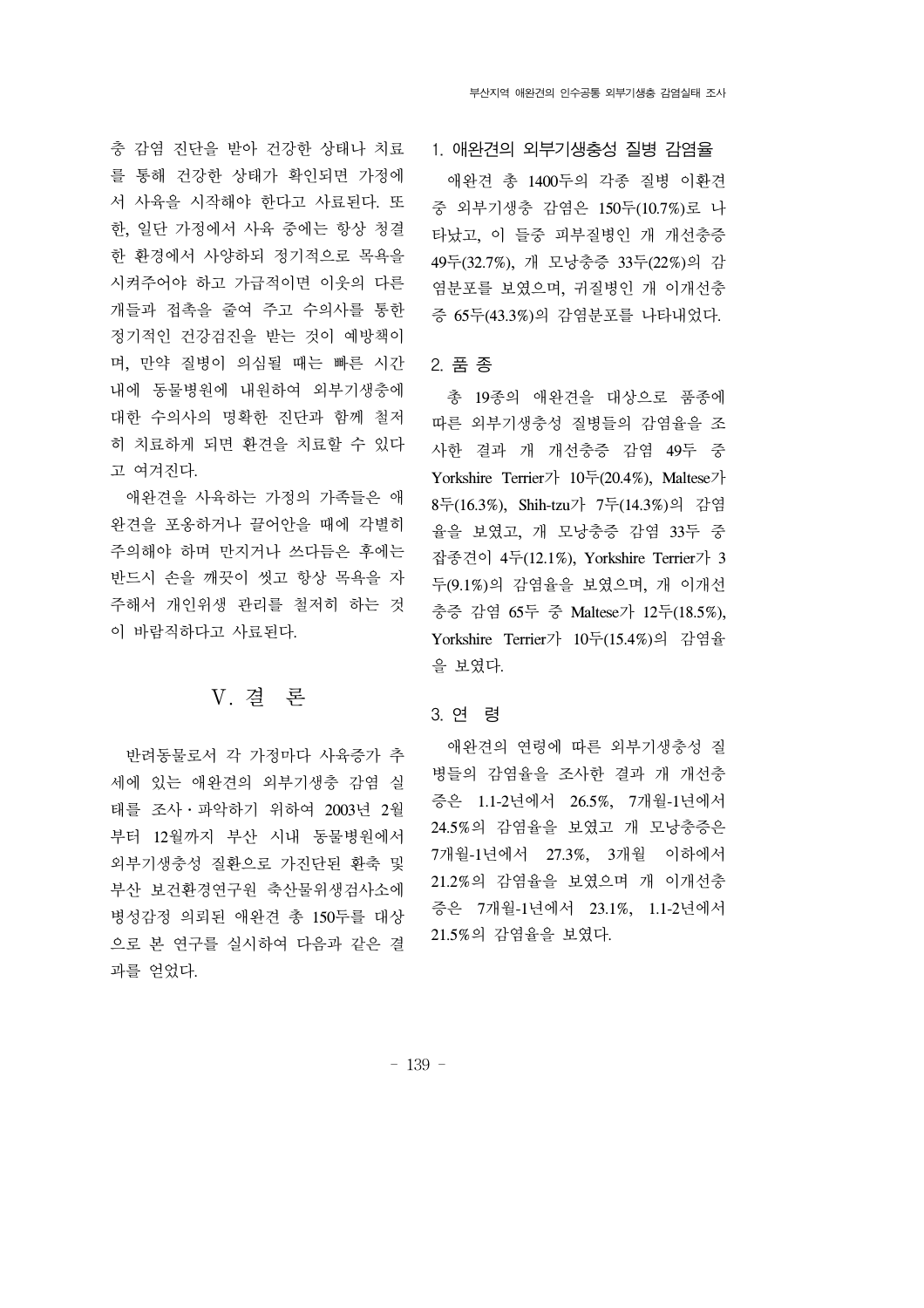#### 4. 성 별

 애완견의 성별에 따른 외부기생충성 질 병들의 감염율을 조사한 결과 개 개선충 증은 수컷 51%, 암컷 49%의 감염율을 보 였고 개 모낭충증은 수컷 45.5%, 암컷 54.5%의 감염율을 보였으며 개 이개선충 증은 수컷 47.7%, 암컷 52.3%의 감염율을 보였다.

#### 5. 사육환경

 애완견의 사육환경에 따른 외부기생충 성 질병들의 감염율을 조사한 결과 개 개 선충증은 실내 사육견 79.6%, 실외 사육 견 20.4%의 감염율을 보였고 개 모낭충증 은 실내 사육견 57.6%, 실외 사육견 42.4%의 감염율을 보였으며 개 이개선충 증은 실내 사육견 83.1%, 실외 사육견 16.9%의 감염율을 보였다.

#### 6. 계 절

 애완견의 계절에 따른 외부기생충성 질 병들의 감염율을 조사한 결과 개 개선충증 은 여름(36.7%), 봄(26.5%), 겨울(20.4%), 가 을(16.3%) 순으로 높은 감염율을 보였고, 개 모낭충증은 여름(39.4%), 봄(27.3%), 겨울 (18.2%), 가을(15.2%) 순으로, 개 이개선충 증은 여름(30.8%), 봄(27.7%), 가을(23.1%), 겨울(18.5%) 순으로 높은 감염율을 나타내 었다.

# 참 고 문 헌

- 1. Muller GH, Kirk RA. 1995. Small animal dermatology. 5th ed. Philadelphia. W.B. Saunders Company.
- 2. Rhea VM. 1997. Handbook of small animal practice. 3rd ed. Philadelphia. W.B. Saunders Company : 919-924.
- 3. Stephen JE, Edward CF. 1995. Text book of veterinary internal medicine. 4th. ed. Philadelphia. W.B. Saunders Company : 367.
- 4. Larry PT, Francis WK. 1997. The 5 minute veterinary consult. Baltimore. Williams & Wilkins : 496-497, 533, 1052-1053.
- 5. 강영배. 1988. 개 개선충과 개 모낭충 (상). 대한수의사회지 24(9) : 546-552.
- 6. 강영배. 1988. 개 개선충과 개 모낭충 (하). 대한수의사회지 24(12) : 737-743.
- 7. 강영배. 1989. 애완동물의 인수공통전 염병과 대책. 대한수의사회지 25(6) : 354-362.
- 8. 강형철, 조백기. 1987. 신체부위별 조 직표본에 의한 모낭진드기의 분포. 카 톨릭대학 의학부 논문집(40) : 795-804.
- 9. 김상기. 1997. 개의 모낭충증-최근 10 년간의 발생동향. 한국임상수의학회지 14(1) : 136-139.